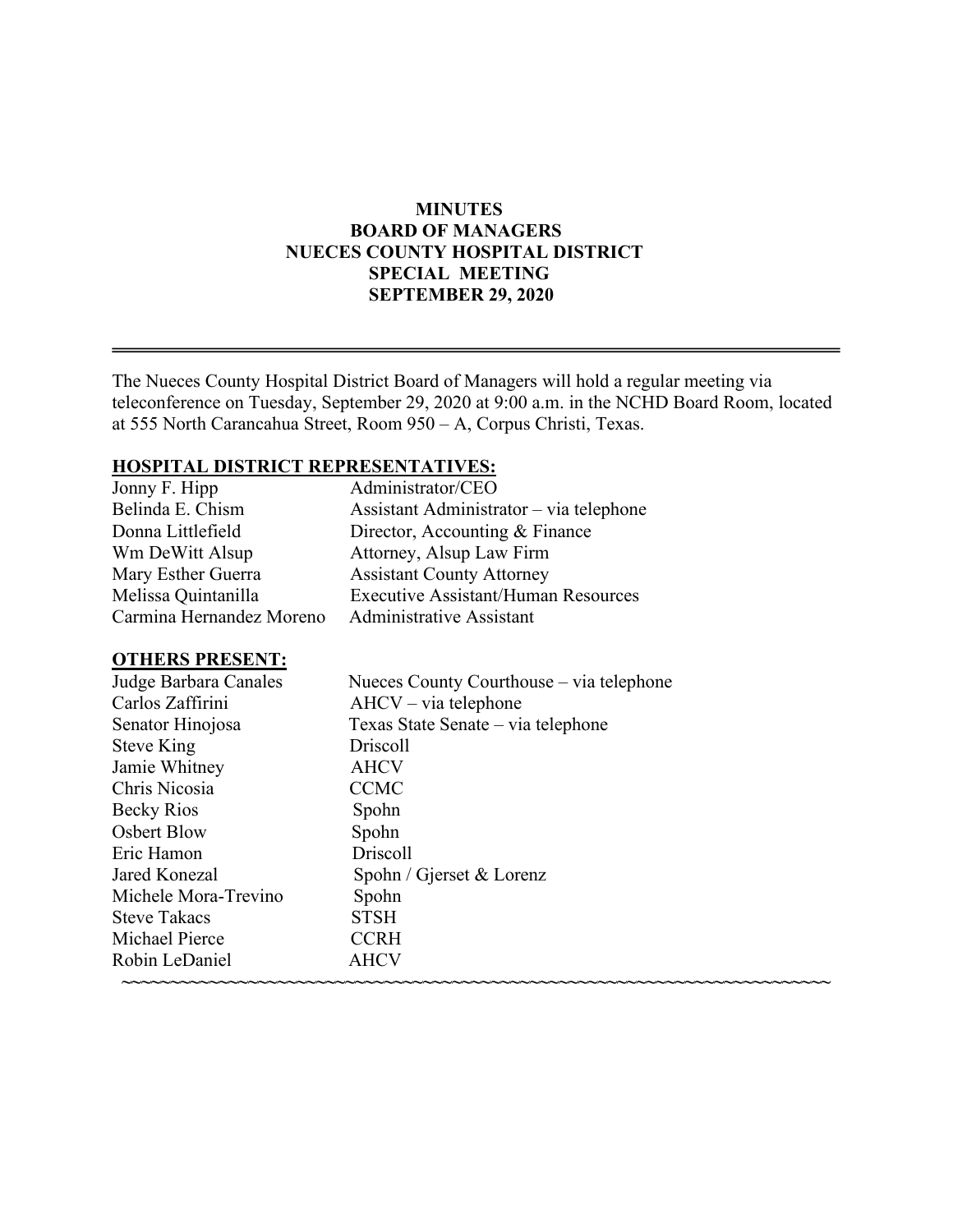**MINUTES BOARD OF MANAGERS SPECIAL MEETING SEPTEMBER 29, 2020** 

#### 1. **WELCOME**

### 2. **ROLL CALL OF BOARD OF MANAGERS**

#### **MEMBERS:**

- Y John B. Martinez, J.D., Chairman
- \_Y\_\_ Sylvia Tryon-Oliver, Vice-Chairman
- \_Y\_\_ Belinda Flores, R.N.
- $Y$  Vishnu V. Reddy, M.D. via telephone
- $Y$  Daniel W. Dain
- \_Y\_\_ John E. Valls
- \_Y\_\_ Mariana Garza, J.D.

### 3. **CALL TO ORDER, ESTABLISHMENT OF QUORUM, MEETING POSTING, & CLOSED MEETING NOTICE**

- A. Call to order Mr. Martinez The meeting was called to order by Mr. Martinez at 9:02 a.m.
- B. Establish quorum Mr. Martinez A quorum was present with all members in attendance.

 **John B. Martinez, J.D., Chairman – PRESENT Sylvia Tryon-Oliver, Vice -Chairman – PRESENT Belinda Flores, R.N., Member – PRESENT Vishnu V. Reddy, M.D., Member – PRESENT – via telephone Daniel W. Dain, Member – PRESENT John E. Valls, Member – PRESENT Mariana Garza, J.D., Member – PRESENT** 

- C. Confirm posting of Meeting's public notice in accordance with Texas Open Meetings Act, Texas Government Code, Chapter 551.
- D. Public notice is hereby given that the Board of Managers may elect to go into Closed Meeting session(s) at any time during the meeting to discuss any matter(s) listed on the agenda when so authorized by the provisions of the Open Meetings Act, Texas Government Code, Chapter 551.
- 4. **PUBLIC COMMENT**  Persons wishing to comment on any item(s) on the agenda or any subject within the Board's responsibilities must sign-in on the "Agenda Item Request to Speak" form provided at the entrance of the Board meeting room at least five (5) minutes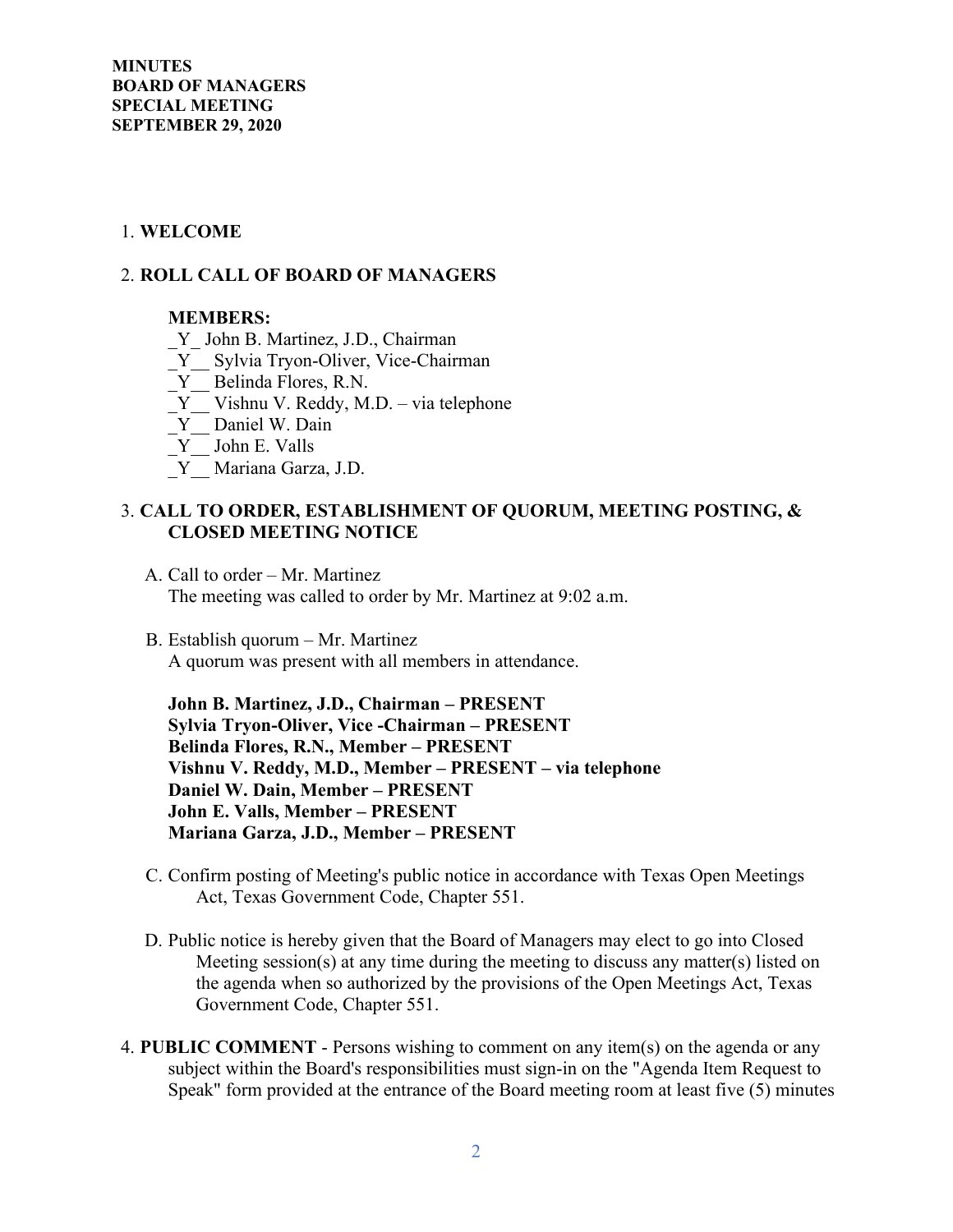prior to commencement of the meeting. Commenters shall limit their comments to three (3) minutes, except that Commenters addressing the Board through a translator shall limit

their comments to six (6) minutes. See the "Public Comment" section of the preceding General Information page for additional information.

> **Senator Hinojosa Judge Canales**

### 5. **REGULAR AGENDA**

#### A. **Health Care Provider Participation Program:**

- 1. Consider actions necessary for the Board of Managers to activate, implement, and operate a health care provider participation program for Fiscal Year 2020 (October 1, 2019 - September 30, 2020); actions pursuant to Texas Health and Safety Code, Chapter 298C:
	- a. Confirm posting of public notice on public hearing on the amounts of mandatory health care provider participation program payments that the Board of Managers intends to require of each institutional health care provider located in the Hospital District's boundaries under the program during Fiscal Year 2020 (October 1, 2019 - September 30, 2020) and how the revenue derived from the payments will be spent; public notice of public hearing required by Texas Health & Safety Code, §298C.101(b);

**OPEN PUBLIC HEARING –** Called by Mr. Martinez at 9:12 a.m. **Eric Hamon – Driscoll Children's Hospital Dr. Blow – Chistus Spohn Hospital Jared Konezal – Gjerset & Lorenz Chris Nicosia – Corpus Christi Medical Center Steve Takacs – South Texas Surgical Hospital Michael Pierce - Corpus Christi Rehabilitation Hospital Jamie Whitney – Adelanto HealthCare Ventures L.L.C.**

b. Conduct **PUBLIC HEARING** on the mandatory health care provider participation program payment of six percent (6%) of net patient revenue that the Board of Managers intends to require of each institutional health care provider located within the Hospital District's boundaries under the program in Fiscal Year 2020 (October 1, 2019 - September 30, 2020) and how the revenue derived from the mandatory payments will be used; public hearing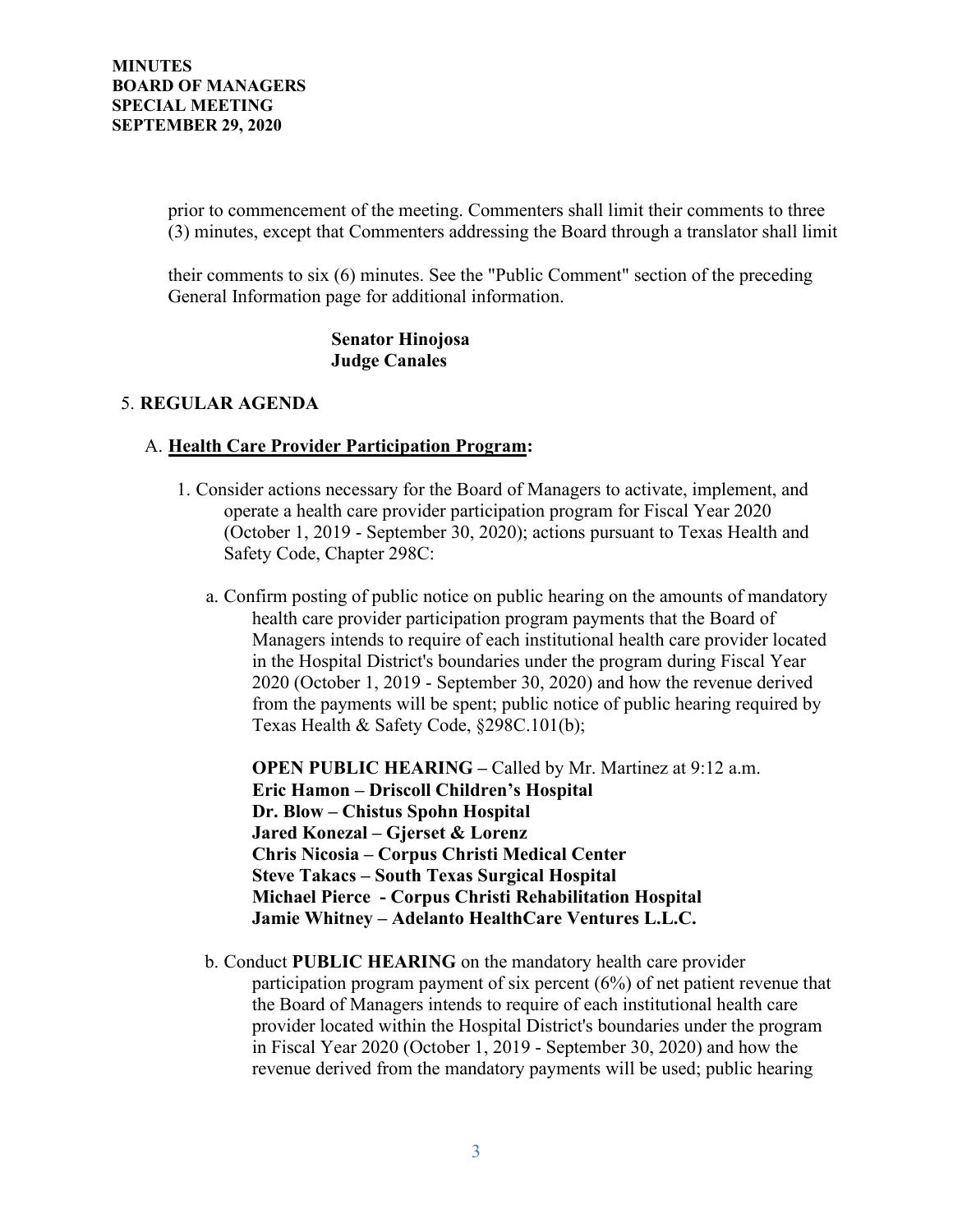required by Texas Health & Safety Code, §298C.101(a);

**CLOSE PUBLIC HEARING –** Called by Mr. Martinez at 9:52 a.m.

c. Adopt Board of Managers Order for Fiscal Year 2020 (October 1, 2019 - September 30, 2020) authorizing participation in a health care provider participation program, establishment of mandatory health care provider

participation program payments, establishment of local provider participation fund for the payments, and use of funds in the local provider participation fund for statutorily-permitted purposes; actions pursuant to Texas Health and Safety Code, Chapter 298C; and

## **Motion by Mr. Valls and seconded by Ms. Flores. MOTION CARRIED.**

d. Adopt Board of Managers Order implementing requirements, rules, regulations, and procedures for participation in a health care provider participation program; actions pursuant to Texas Health and Safety Code, Chapter 298C. *(ACTION)*

# **Motion by Mr. Valls and seconded by Mr. Dain. MOTION CARRIED.**

#### 6. **ADJOURN**

 **Motion to adjourn by Mr. Martinez. Motion by Mr. Valls and seconded by Ms. Flores. Meeting adjourned at 10:01 a.m.**